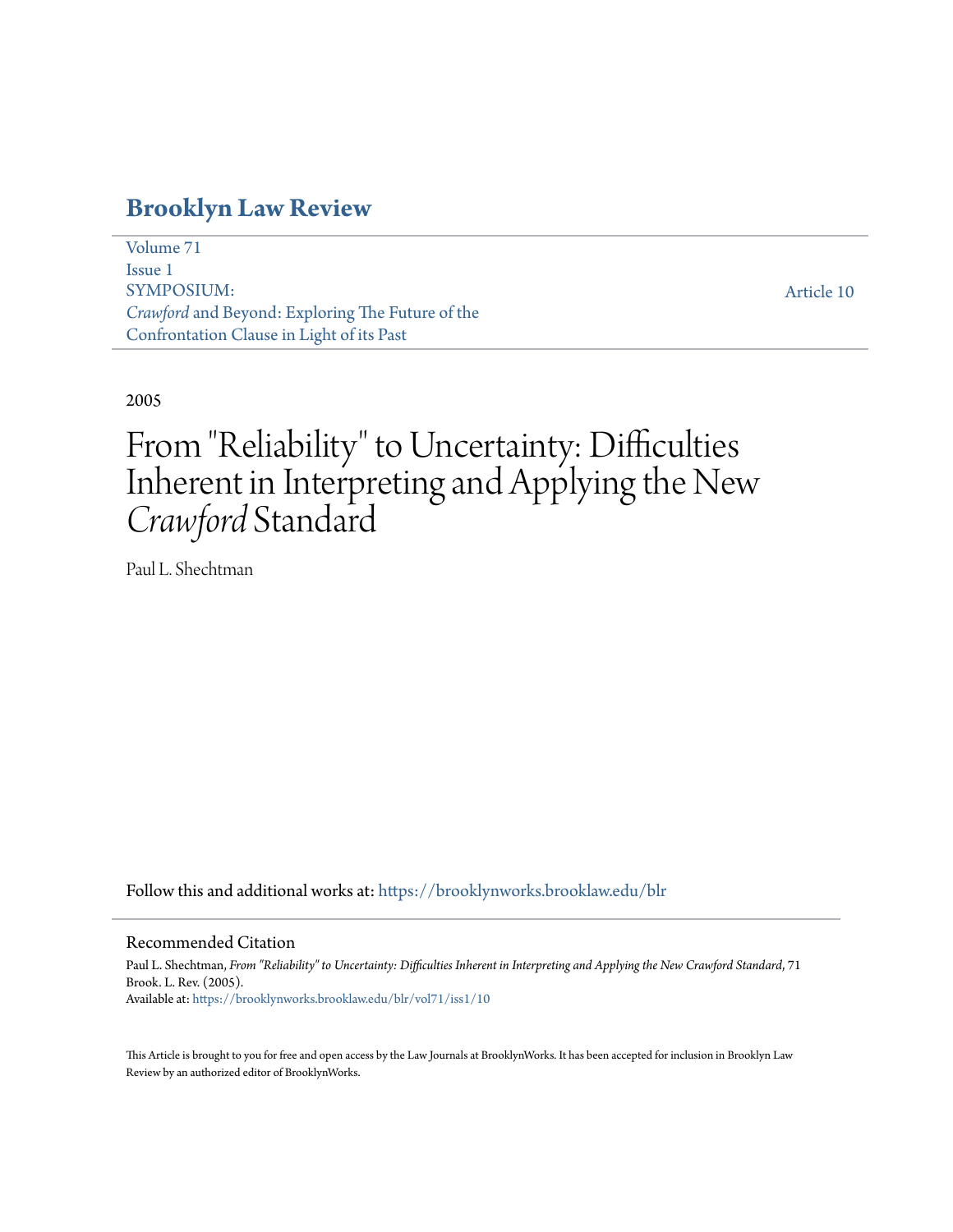# From "Reliability" to Uncertainty

## DIFFICULTIES INHERENT IN INTERPRETING AND APPLYING THE NEW *CRAWFORD* STANDARD

### *Paul L. Shechtman*[†](#page-1-0)

My family once lived across the street from a nut wholesaler in lower Manhattan. Late one night, I saw a man crawling out of a broken window in the building, dragging behind him bags of nuts. I immediately reached for the telephone, dialed 911, and described what I was seeing. The operator interrupted my report with a few questions to establish the building's location and the details of the man's clothing. As we spoke, the thief hurried up the street with his prize.

Suffice it to say the burglar was not caught. What if he had been? Was my 911 call "testimonial" as that term is used in *Crawford v. Washington*?[1](#page-1-1) Would it matter if the 911 operator had been trained by the Police Department's detective bureau? Does it matter that I am familiar with the hearsay rule? What if I had shouted the description to my wife, and not the 911 operator?

As my real-life example suggests (and the hypotheticals propounded by Professor Robert Pitler at the Brooklyn Law School symposium confirm), *Crawford* is a law professor's dream and a trial judge's nightmare. The familiar framework of *Ohio v. Roberts*[2](#page-1-2) is gone and in its place is a mode of analysis that is exceedingly difficult to apply, at least until the Supreme Court provides further guidance. For now, the best that I can offer are a few observations about the changes that *Crawford* has brought and the uncertainty that has followed in its wake.

 $\overline{a}$ 

<span id="page-1-2"></span><span id="page-1-1"></span><span id="page-1-0"></span> <sup>†</sup> Paul Shechtman is a partner at the law firm of Stillman & Friedman, P.C. in New York City and teaches evidence and criminal procedure at Columbia Law School. © 2005 Paul L. Shechtman.<br><sup>1</sup> 541 U.S. 36 (2004).

 $2\quad 448$  U.S. 56 (1980).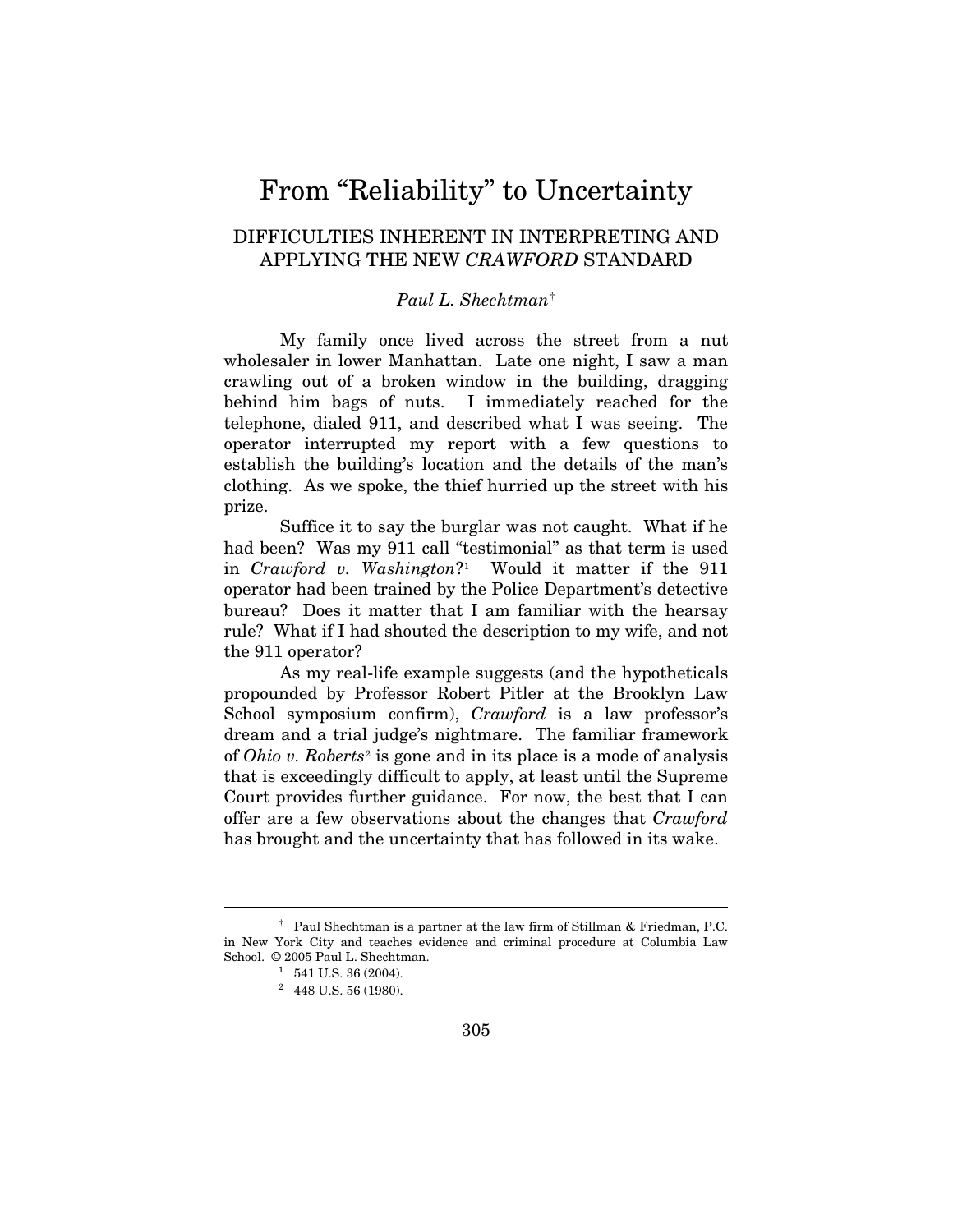#### I. BEFORE *CRAWFORD*: THE *ROBERTS* "RELIABILITY" **STANDARD**

Undoubtedly, there was something intellectually unsatisfying about *Ohio v. Roberts*[3](#page-2-0), a case which one court aptly described as the "'Sistine Chapel' of *obiter dicta*."[4](#page-2-1) *Roberts* taught that hearsay was constitutionally admissible in a criminal trial if it fell within a "firmly rooted hearsay exception" or bore "particularized guarantees of trustworthiness."[5](#page-2-2) The result was a near congruence between the Confrontation Clause and the Federal Rules of Evidence. If an extrajudicial statement was admissible under the Rules, it was almost certainly admissible under the Confrontation Clause. And if it was inadmissible under the Rules, it was almost certainly constitutionally inadmissible as well. It was as if the Framers had been prescient enough to write the Federal Rules of Evidence into the Sixth Amendment.

#### II. *CRAWFORD* AND THE MEANING OF "TESTIMONIAL"

For all its intellectual shortcomings, *Roberts*, I believe, asked the right question: was the out-of-court statement sufficiently reliable that it could be admitted in a criminal trial untested by cross-examination? *Crawford*, of course, tells us that reliability is *not* the touchstone – that "[a]dmitting statements deemed reliable by a judge is fundamentally at odds with the right to confrontation . . [which] commands . . . that reliability be assessed . . . by testing in the crucible of cross-examination."[6](#page-2-3) That language might be read to mean that all hearsay is constitutionally inadmissible in a criminal trial. *Crawford*'s holding, however, is not so sweeping. Rather, the case holds that the Confrontation Clause excludes testimonial statements of witnesses who are absent from trial, except (i) where the declarant is unavailable and the defendant has had a prior opportunity to cross-examine him,<sup>7</sup> (ii) the

 $\overline{a}$ 

<sup>3</sup> *Id.*

<span id="page-2-4"></span><span id="page-2-3"></span><span id="page-2-2"></span><span id="page-2-1"></span><span id="page-2-0"></span><sup>4</sup> People v. White, 555 N.E.2d 1241, 1252 (Ill. App. Ct. 1990), *aff'd sub nom*. White v. Illinois, 502 U.S. 346 (1992). 5 *Roberts*, 448 U.S. at 66.

<sup>6</sup> *Crawford*, 541 U.S. at 61. 7 *Id.* at 59.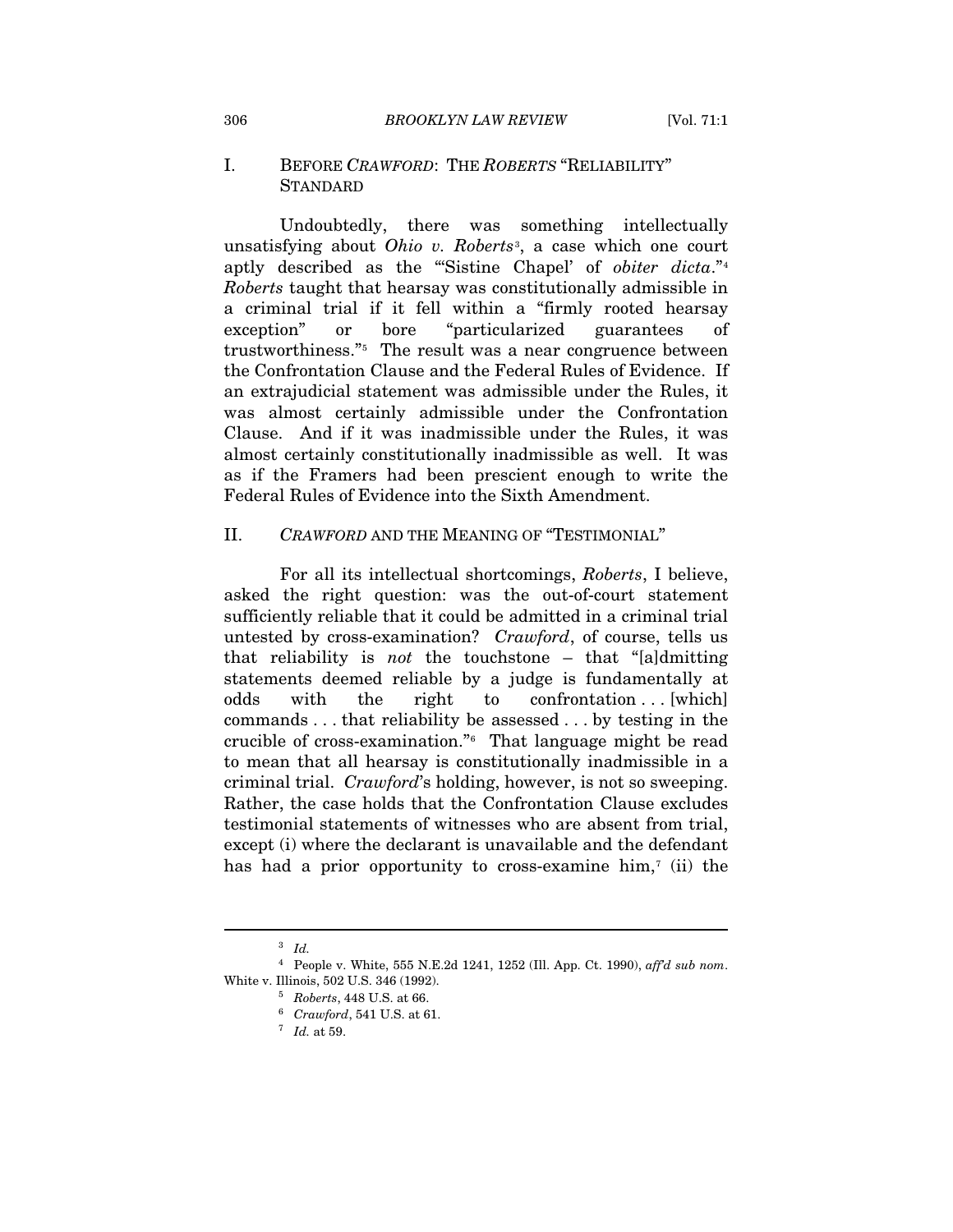defendant has forfeited his right to confront the witness<sup>[8](#page-3-0)</sup> or  $(iii)$ perhaps if the statement is a testimonial dying declaration.[9](#page-3-1)

Once reliability is abandoned as the focus of Confrontation Clause analysis, we are adrift. *Crawford* offers three potential definitions of testimonial: (i) "statements that declarants would reasonably expect to be used prosecutorially";<sup>[10](#page-3-2)</sup> (ii) "extrajudicial statements . . . contained in formalized testimonial materials, such as affidavits, depositions, prior testimony, or confessions'"[1](#page-3-3)1; or (iii) "'statements . . . made under circumstances which would lead an objective witness . . . to believe the statement would be available for use at a later trial.'"[12](#page-3-4) Although Justice Scalia posits that these formulations "share a common nucleus,"[13](#page-3-5) they differ greatly. Consider my excited utterance to the 911 operator. Under the second formulation (that advanced by Justice Thomas in *White v. Illinois*),<sup>[14](#page-3-6)</sup> the statement is constitutionally admissible, since it is not "formalized testimonial material."[1](#page-3-7)5 The first and third formulations are more difficult to apply. I suppose that I reasonably expected that my utterance would be used "prosecutorially," if that phrase means "used to arrest the perpetrator." But would an objective observer reasonably believe that the statement would be available for use at a later trial? As I shouted into the telephone, I never considered a later trial. And whether an observer hearing my statement would anticipate its use at trial would seem to depend on what the observer knew about criminal trial practice.

 $\overline{a}$ 

<span id="page-3-2"></span><span id="page-3-1"></span><span id="page-3-0"></span><sup>9</sup> *Id*. at 56 n.6. 10 *Id.* at 51 (quoting Brief for Petitioner at 23, *Crawford*, 541 U.S. 36 (No. 02- 9410)). 11 *Id.* at 51-52 (quoting White v. Illinois, 502 U.S. 346, 365 (1992) (Thomas,

<sup>8</sup> *Id*. at 62.

<span id="page-3-3"></span>J., concurring)) (alteration in original). 12 *Crawford*, 541 U.S. at 52 (quoting Brief for the National Association of

<span id="page-3-4"></span>Criminal Defense Lawyers et. al. in Support of Petitioner at 3, *Crawford*, 541 U.S. 36 (No. 02-9410)).<br>  $^{13}$   $\,$   $\!ld.$ 

<span id="page-3-7"></span><span id="page-3-6"></span><span id="page-3-5"></span><sup>14</sup> *White*, 502 U.S. 346, 362-63, 365 (1992) (Thomas, J., concurring) ("As a matter of plain language . . . it is difficult to see how or why the [Confrontation] Clause should apply to hearsay evidence as a general proposition."). 15 *Id.* at 365.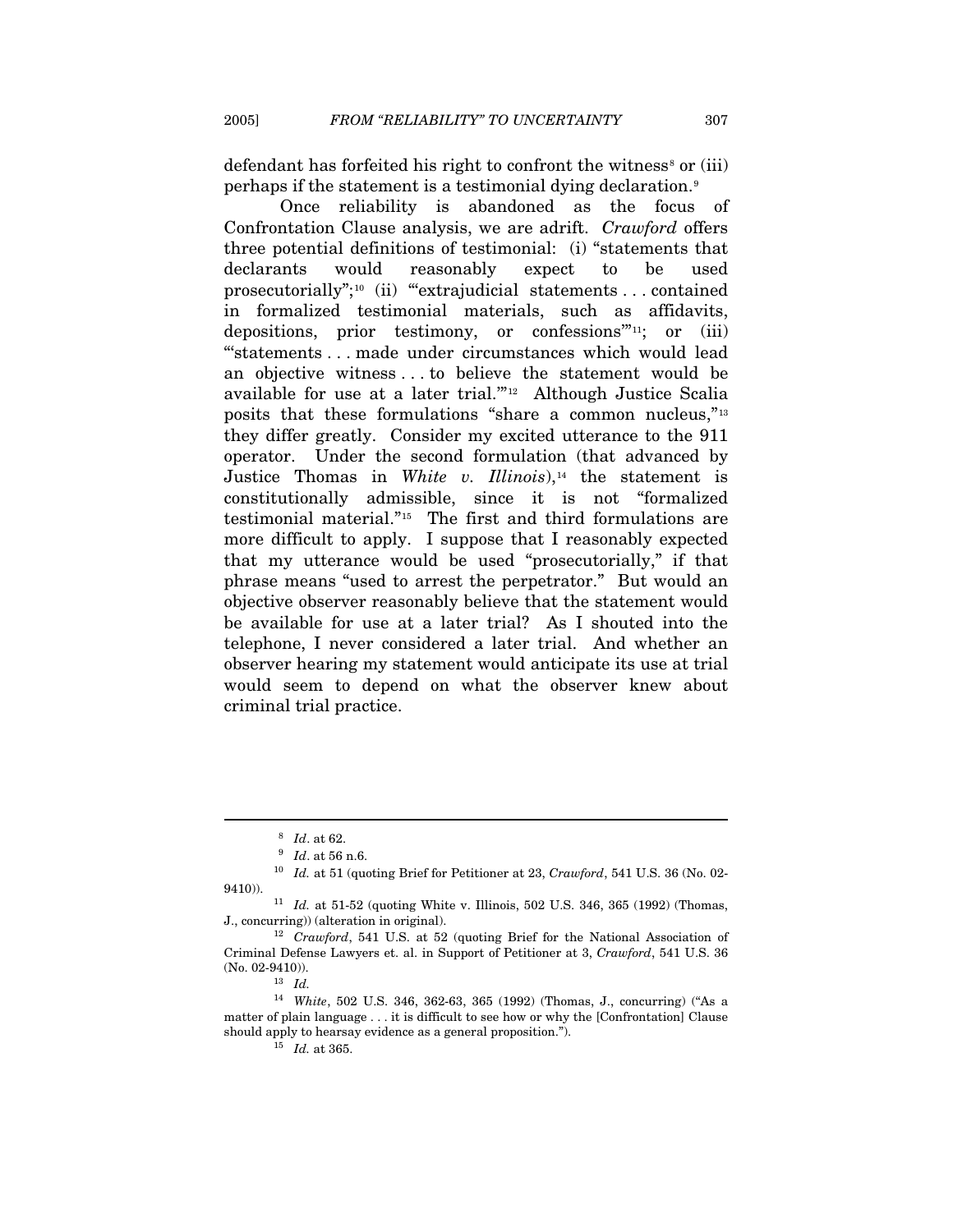### III. THE NEW *CRAWFORD* STANDARD: SHAKY FOUNDATION, UNCLEAR CONSEQUENCES

The questions raised by *Crawford* are obvious: Is the standard objective or subjective? If the declarant is a child, does one ask whether a reasonable child would expect later trial use? Is the test prosecutorial use or trial use? For me, it is impossible to answer these questions unless one knows the reason for asking them. Is our goal to make criminal trials in the 21st century mimic those in 1787? Is it to prevent Sir Walter Raleigh's case from repeating itself on our shores? Is it to develop a formal definition that best captures those instances in which the declarant sees himself (or perhaps others see him) as "bearing witness"? Or is it to ensure that defendants are not convicted on the basis of untrustworthy hearsay? As Professor Park said at the symposium, it is difficult to develop a coherent confrontation clause jurisprudence  $-$  *i.e.*, a definition of testimonial  $-$  unless "we know what we are trying to accomplish."

Much of Justice Scalia's opinion is devoted to demonstrating that *Roberts* was amorphous and unpredictable. What he actually shows is that prosecutors and lower courts were remarkably adept at finding ways to admit accomplice confessions, despite the plurality's admonition in *Lilly v. Virginia* that it was "highly unlikely" that any such statement could survive Confrontation Clause scrutiny.[1](#page-4-0)6 If the *Crawford* Court had held that accomplice confessions were *per se* unreliable, much of the unpredictability of *Roberts* would have disappeared, and none of the new unpredictability would exist.

One of the untoward consequences of *Crawford* is that it seems to have rendered nugatory in criminal cases the December 2000 amendment to Rule 803(6).<sup>[1](#page-4-1)7</sup> That reform was designed to allow a business record custodian to submit an affidavit in lieu of in-court testimony.[18](#page-4-2) Most federal prosecutors' offices now believe that such affidavits are "testimonial" and have therefore returned to calling custodians to testify. Is it conceivable that such a sensible evidentiary  $\overline{a}$ 

<sup>16</sup> Lilly v. Virginia, 527 U.S. 116, 137 (1999) (plurality opinion).

<span id="page-4-2"></span><span id="page-4-1"></span><span id="page-4-0"></span> $^{17}$  FED. R. EVID. 803(6).  $^{18}$   $\,$  See FED. R. EVID. 803 advisory committee's note (2000 amendments) ("The amendment provides that the foundation requirements of Rule 803(6) can be satisfied under certain circumstances without the expense and inconvenience of producing timeconsuming foundation witnesses. Under current law, courts have generally required foundation witnesses to testify.").